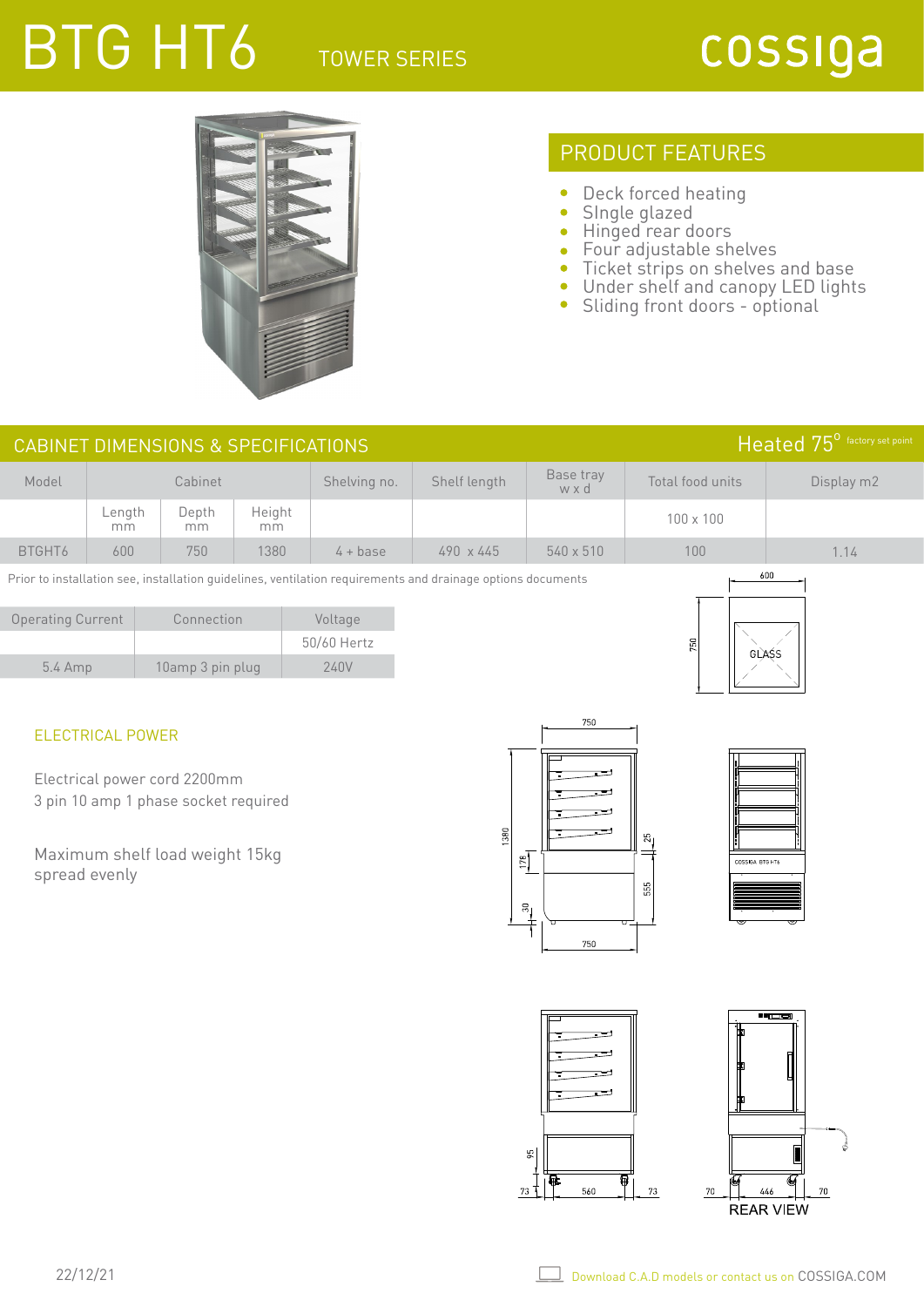### TOWER SERIES

# BTG HT9



### PRODUCT FEATURES

- $\bullet$ Deck forced heating
- $\bullet$ Single glazed
- $\bullet$ Sliding rear doors
- Four adjustable shelves  $\bullet$
- Ticket strips on shelves and base  $\bullet$
- $\bullet$ Under shelf and canopy LED lights
- $\bullet$ Sliding front doors - optional

| Heated 75 <sup>°</sup> factory set point<br>CABINET DIMENSIONS & SPECIFICATIONS |              |             |               |              |              |                  |                  |            |
|---------------------------------------------------------------------------------|--------------|-------------|---------------|--------------|--------------|------------------|------------------|------------|
| Model                                                                           | Cabinet      |             |               | Shelving no. | Shelf length | Base tray<br>wxd | Total food units | Display m2 |
|                                                                                 | ∟ength<br>mm | Depth<br>mm | Height<br>mm. |              |              |                  | $100 \times 100$ |            |
| BTGHT9                                                                          | 900          | 750         | 1380          | $4 + base$   | 790 x 445    | 840 x 510        | 168              | 1.83       |

Prior to installation see, installation guidelines, ventilation requirements and drainage options documents

| <b>Operating Current</b> | Connection       | Voltage     |  |
|--------------------------|------------------|-------------|--|
|                          |                  | 50/60 Hertz |  |
| $7.5$ Amp                | 10amp 3 pin plug | 240V        |  |



### ELECTRICAL POWER

Electrical power cord 2200mm 3 pin 10 amp 1 phase socket required

Maximum shelf load weight 15kg spread evenly





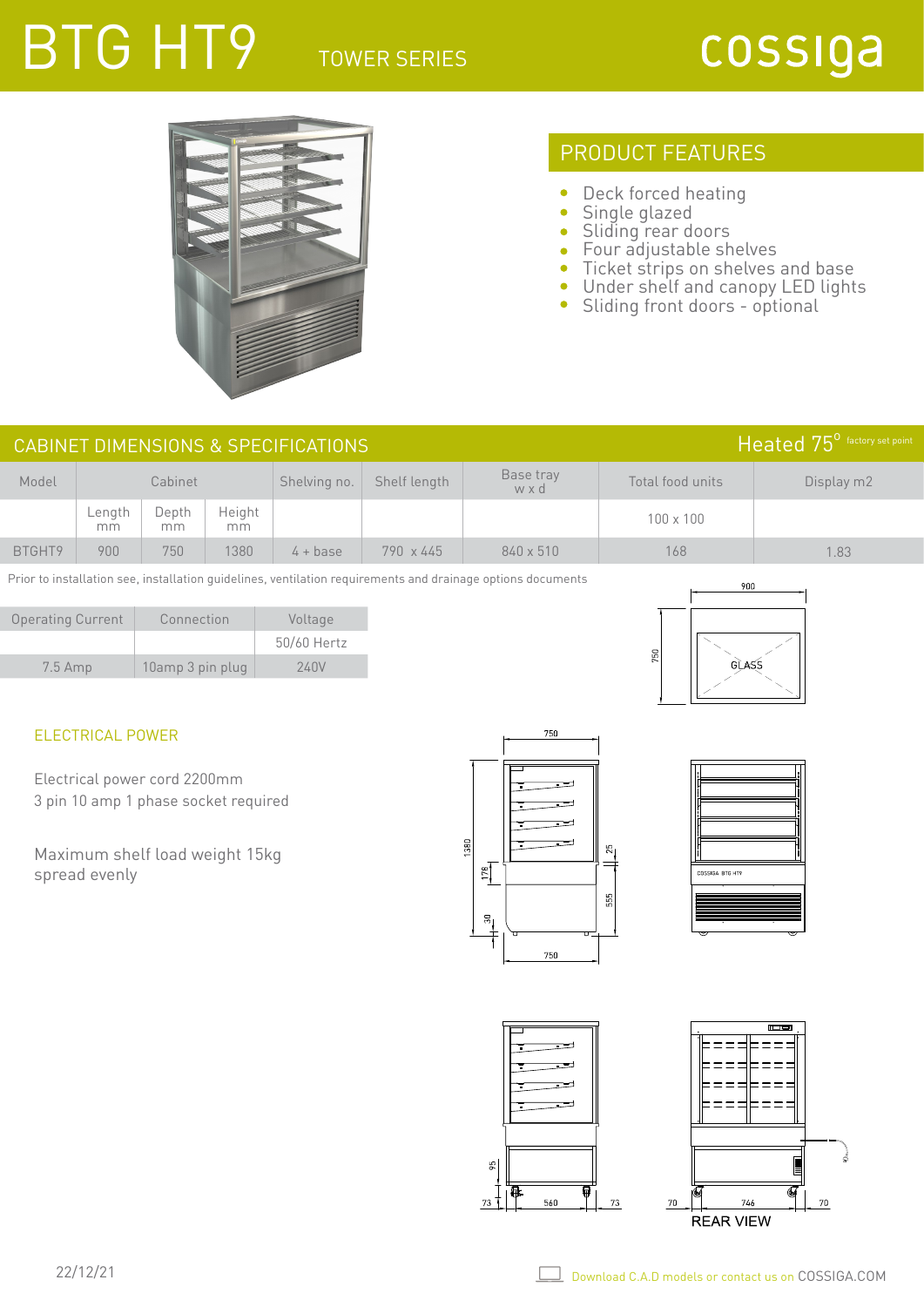## BTG HT12 TOWER SERIES



### PRODUCT FEATURES

- $\bullet$ Deck forced heating
- $\bullet$ Single glazed
- Sliding rear doors
- Four adjustable shelves  $\bullet$
- Ticket strips on shelves and base  $\bullet$
- $\bullet$ Under shelf and canopy LED lights
- $\bullet$ Sliding front doors - optional

| $Heated 75^{\circ}$ factory set point<br>CABINET DIMENSIONS & SPECIFICATIONS |              |             |              |              |              |                  |                  |            |
|------------------------------------------------------------------------------|--------------|-------------|--------------|--------------|--------------|------------------|------------------|------------|
| Model                                                                        | Cabinet      |             |              | Shelving no. | Shelf length | Base tray<br>wxd | Total food units | Display m2 |
|                                                                              | Length<br>mm | Depth<br>mm | Height<br>mm |              |              |                  | $100 \times 100$ |            |
| BTGHT12                                                                      | 1200         | 750         | 1380         | $4 + base$   | 1095 x 445   | 1140 x 510       | 255              | 2.52       |

Prior to installation see, installation guidelines, ventilation requirements and drainage options documents

| <b>Operating Current</b> | Connection       | Voltage     |
|--------------------------|------------------|-------------|
|                          |                  | 50/60 Hertz |
| $9.6$ Amp                | 10amp 3 pin plug | 240V        |



### ELECTRICAL POWER

Electrical power cord 2200mm 3 pin 10 amp 1 phase socket required

Maximum shelf load weight 15kg spread evenly



ξŚ,

73